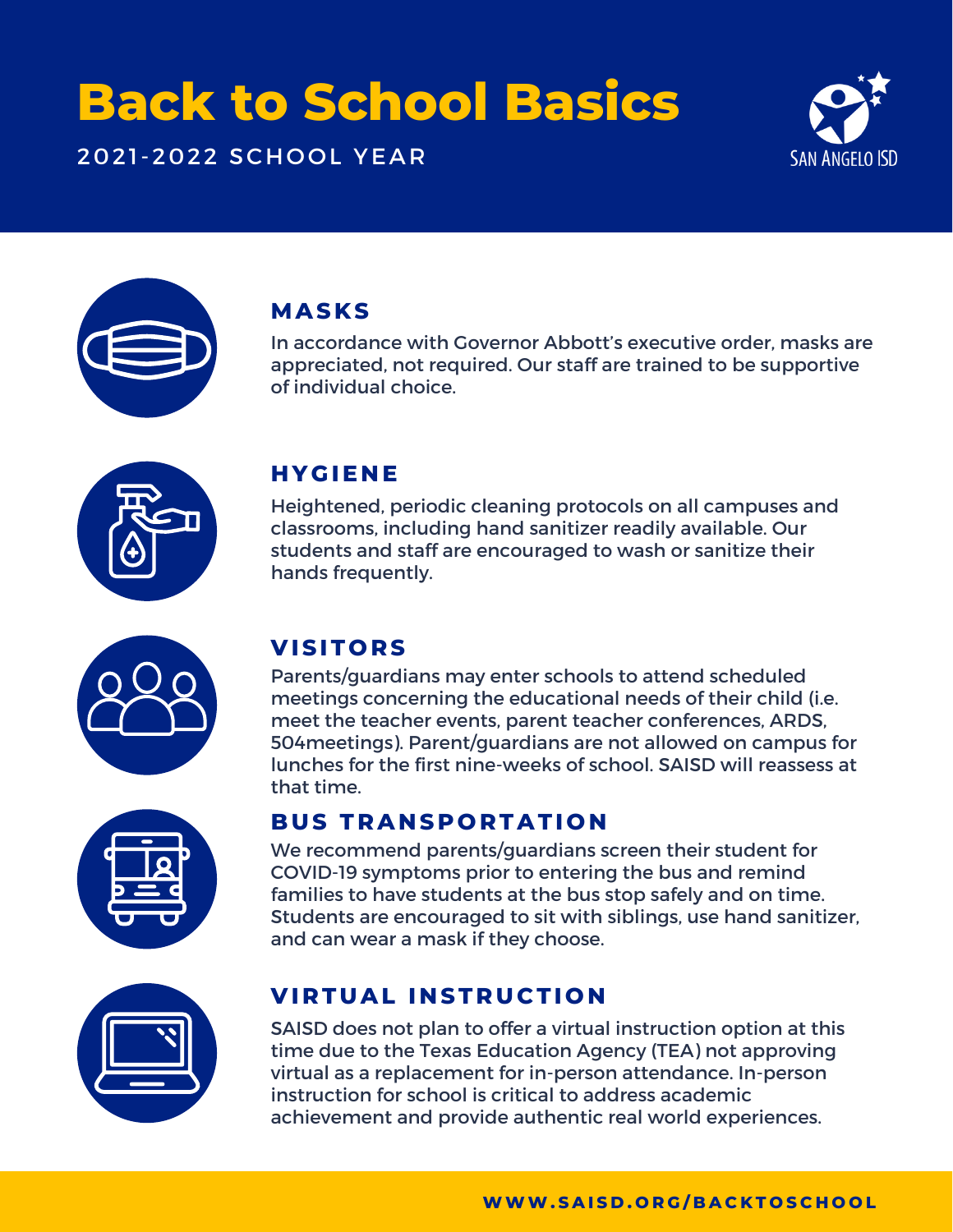# **What happens if a student tests positive for COVID-19?**

In the event a student tests positive for COVID-19, the parent/guardian should report the positive case to their school nurse. **The child is required to stay home from school until all the following conditions are met:**



10 days have passed since symptoms first appeared, or 10 days since positive test if no symptoms occur;

### **AND**



24 hours have passed with no fever without the use of fever-reducing medications;

### **AND**



Other symptoms of COVID-19 are improving.

- Loss of taste and smell may persist for weeks or months after recovery and need not delay the end of isolation
- If you had a severe case of COVID-19 and required hospitalization, or you have a severe immune disorder, follow your provider's instructions -- you may need to stay away from others longer.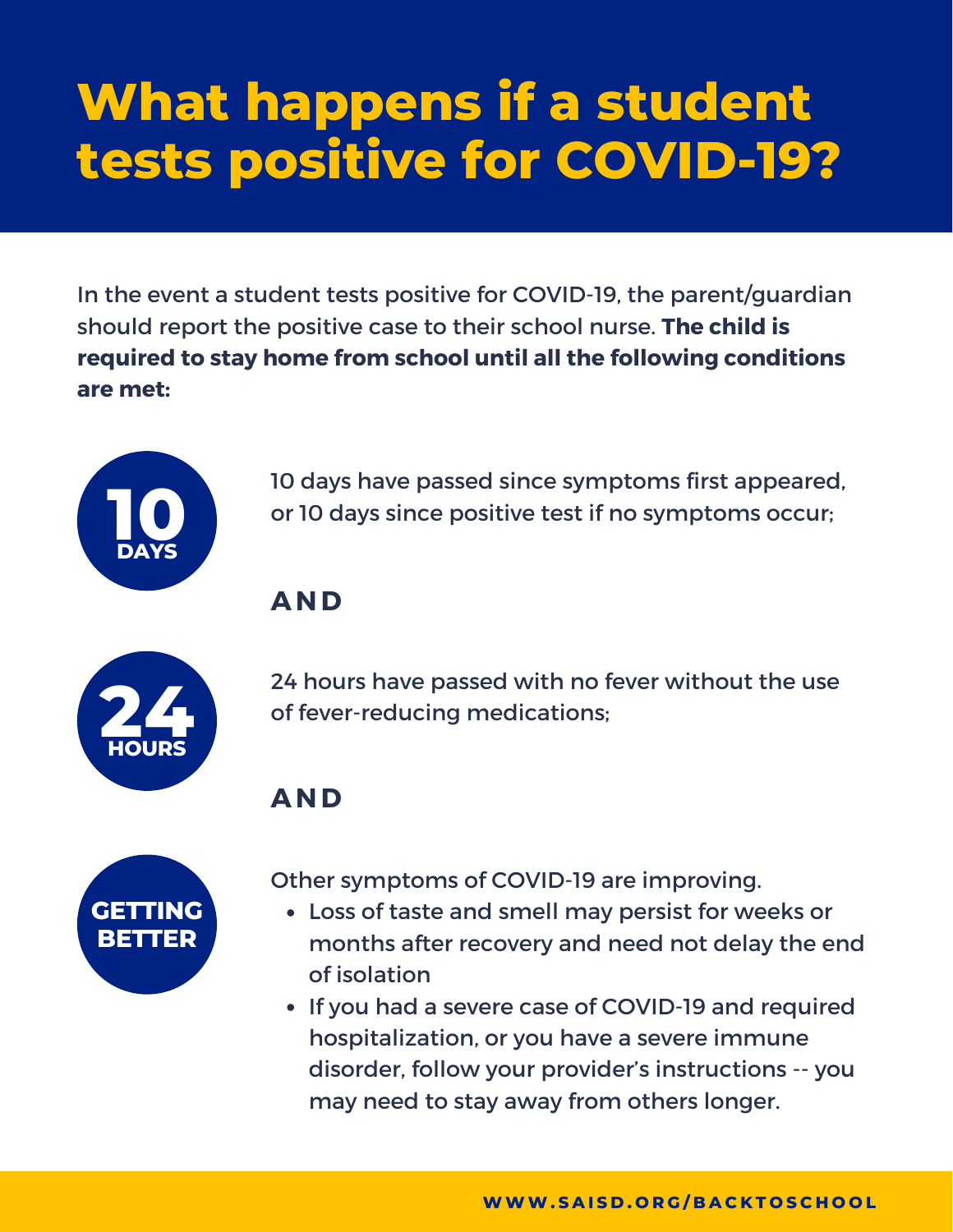# **What happens if a student feels sick on campus?**

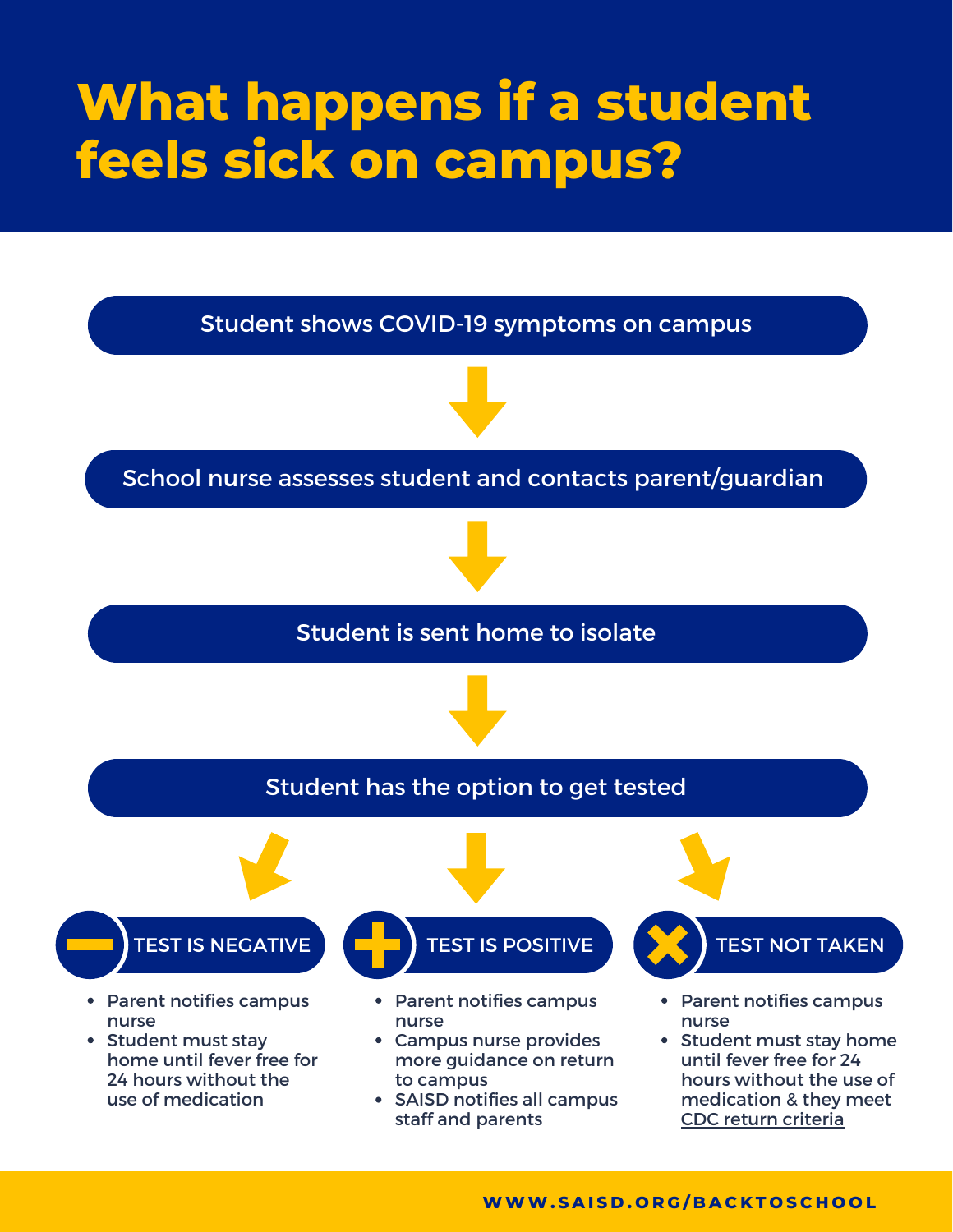## **What if a student has close contact with a confirmed COVID-19 case?**

THIS INCLUDES DIRECT CONTACT WITH A POSITIVE HOUSEHOLD MEMBER

## **IF THE STUDENT IS FULLY VACCINATED**



No quarantine is required unless symptoms develop.

Students should selfmonitor for symptoms for **14 days**.

It is recommended that the student wear a mask for **14 days**.

Stay home or go home if symptoms develop.

## **IF THE STUDENT IS NOT FULLY VACCINATED**



Stay home and contact your school nurse.

School nurse will provide further guidance on next steps.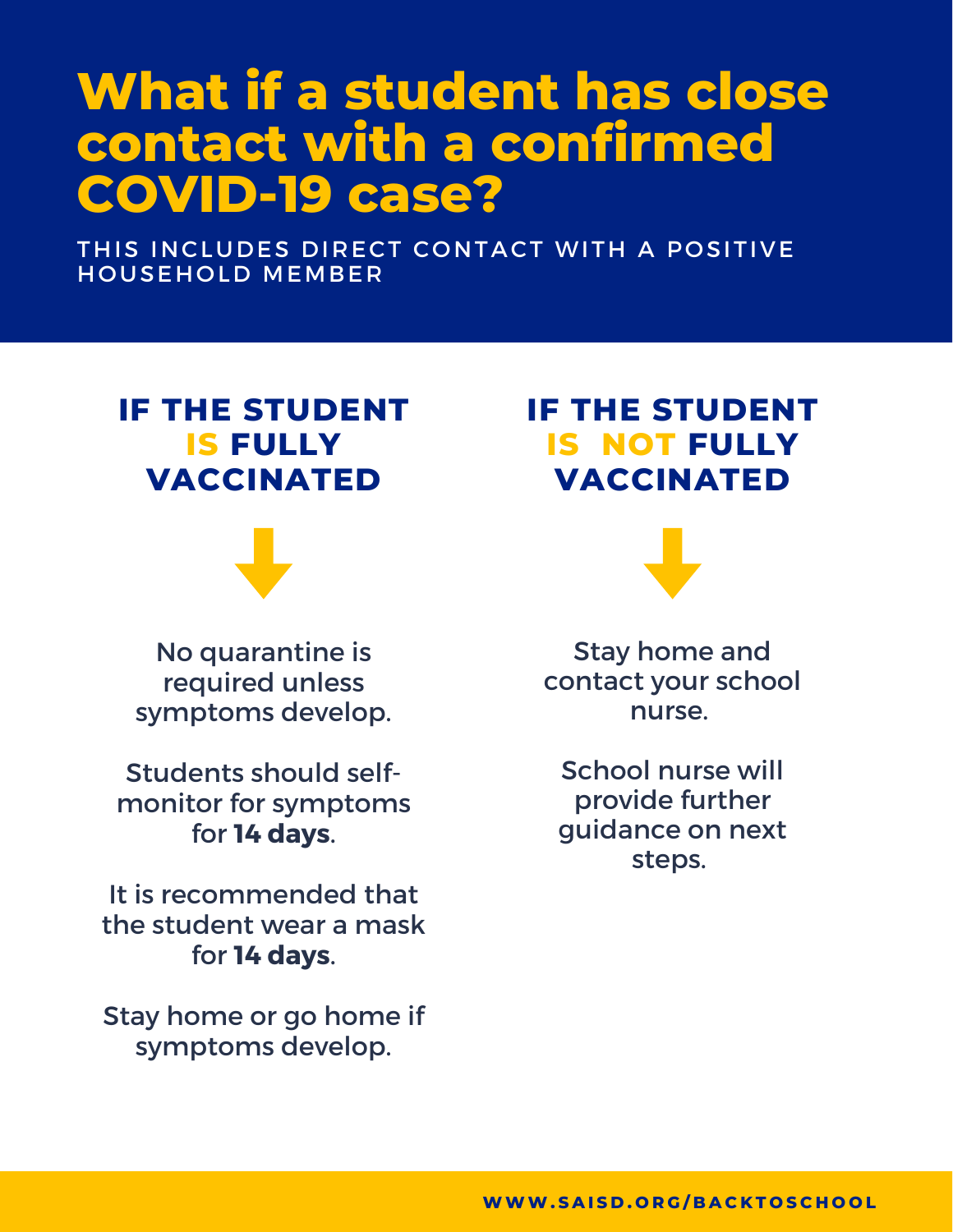## **What happens if a staff member feels sick on campus?**



**WWW. S A I S D . O R G / B A C K T O S C H O O L**